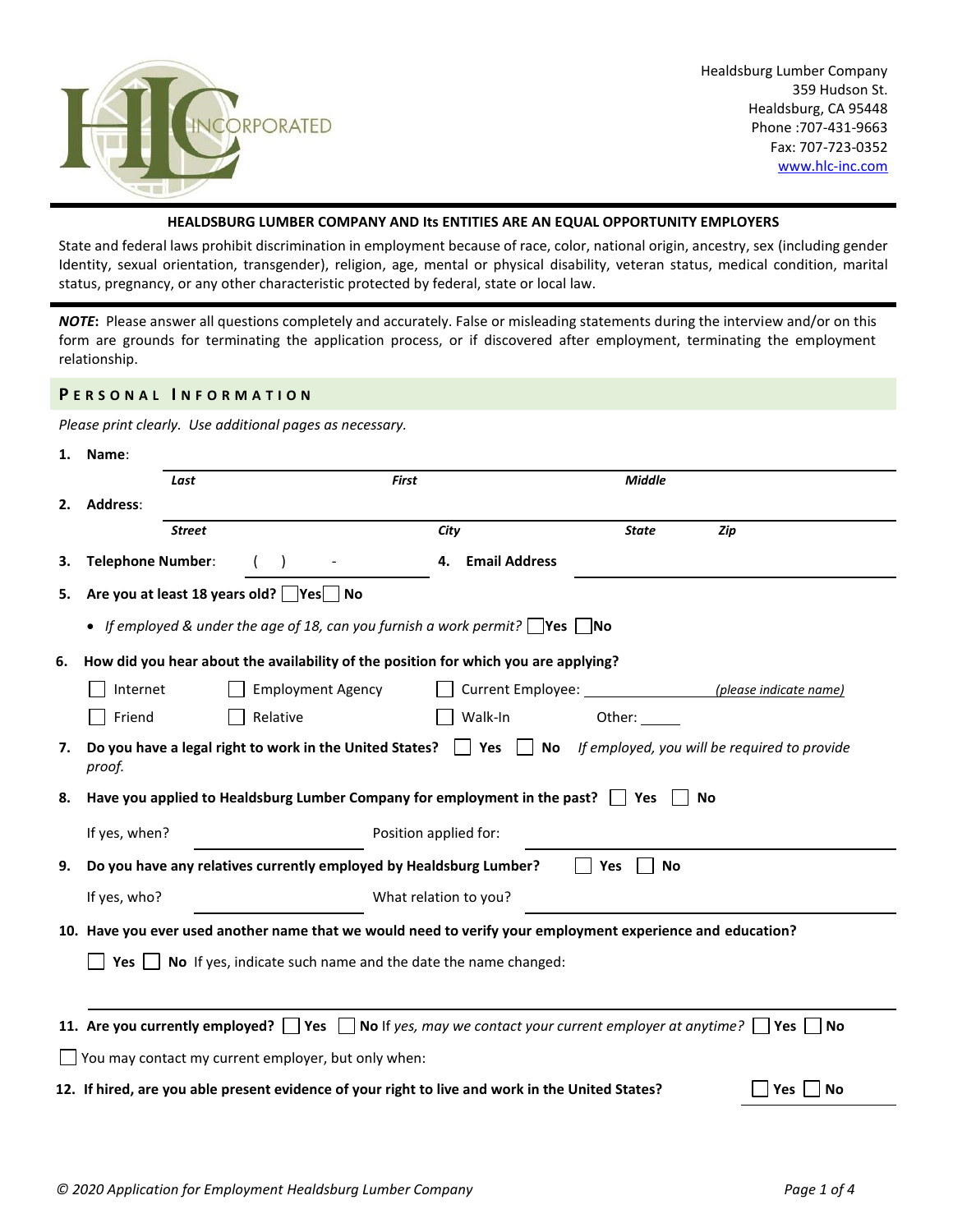|    | POSITION                                                                                   |                |                |                 |               |                     |             |                                                                                                                                |                         |                |               |                |             |
|----|--------------------------------------------------------------------------------------------|----------------|----------------|-----------------|---------------|---------------------|-------------|--------------------------------------------------------------------------------------------------------------------------------|-------------------------|----------------|---------------|----------------|-------------|
|    | 1. Position for which you are<br>applying:                                                 |                |                |                 |               |                     |             |                                                                                                                                |                         |                |               |                |             |
|    |                                                                                            |                |                |                 |               | <b>First Choice</b> |             |                                                                                                                                |                         |                | Second Choice |                |             |
| 2. | Salary/wage desired:                                                                       |                |                |                 |               |                     |             | per                                                                                                                            |                         |                |               |                |             |
| З. | Are you available to work?                                                                 |                |                |                 | Full-Time     |                     | Part-Time   |                                                                                                                                |                         | Temporary      |               | On-Call        |             |
|    |                                                                                            | Evenings       |                |                 | Weekends      |                     | Overtime    |                                                                                                                                |                         | Split Shift    |               | Over Nights    |             |
|    |                                                                                            | Other:         |                |                 |               |                     |             |                                                                                                                                |                         |                |               |                |             |
| 4. | When would you be available to start working?                                              |                |                |                 |               |                     |             |                                                                                                                                |                         |                |               |                |             |
| 5. |                                                                                            |                |                |                 |               |                     |             | If the position you are applying for requires the use of a vehicle, do you have a valid driver's license? $\Box$ Yes $\Box$ No |                         |                |               |                |             |
|    | License #:                                                                                 |                |                | Class:          |               | State:              |             |                                                                                                                                | <b>Expiration Date:</b> |                |               |                |             |
|    |                                                                                            |                |                |                 |               |                     |             | Have you been given a Job Description, or have the requirements of the job been explained to you? $\Box$ Yes $\Box$ No         |                         |                |               |                |             |
|    | Do you understand these requirements?                                                      |                |                |                 |               | Yes<br>  No         |             |                                                                                                                                |                         |                |               |                |             |
| 6. | accommodation?                                                                             |                |                |                 |               |                     |             | Can you perform any or all of the essential job functions for the position you are seeking, with or without reasonable         |                         |                | Yes<br>No     |                |             |
| 7. | scheduled days or shifts?                                                                  |                |                |                 |               |                     |             | Can you meet the attendance standard of our company, which requires all employees to report for work on time for all           |                         | Yes            | <b>No</b>     |                |             |
|    | SPECIAL SKILLS & TRAINING                                                                  |                |                |                 |               |                     |             |                                                                                                                                |                         |                |               |                |             |
| 1. | Describe specialized training, apprenticeships, skills or research:                        |                |                |                 |               |                     |             |                                                                                                                                |                         |                |               |                |             |
|    |                                                                                            |                |                |                 |               |                     |             |                                                                                                                                |                         |                |               |                |             |
|    | 2. List current certifications and/or professional licenses, if any, and where registered: |                |                |                 |               |                     |             |                                                                                                                                |                         |                |               |                |             |
| з. | Office/business equipment and software qualified or trained to use:                        |                |                |                 |               |                     |             |                                                                                                                                |                         |                |               |                |             |
|    |                                                                                            |                |                |                 |               |                     |             |                                                                                                                                |                         |                |               |                |             |
| 4. | Check special skills or training:                                                          |                |                |                 |               |                     |             |                                                                                                                                |                         |                |               |                |             |
|    | Supervision<br>Inside/Outside Sales<br>CPR/First Aid<br>Bookkeeping                        |                |                |                 |               |                     |             |                                                                                                                                |                         |                |               |                |             |
|    | <b>Human Resources</b><br>Accounting<br>Purchasing<br>Maintenance/Facilities               |                |                |                 |               |                     |             |                                                                                                                                |                         |                |               |                |             |
|    | Driving<br>Carpentry<br>Specific Certification -<br>Finance                                |                |                |                 |               |                     |             |                                                                                                                                |                         |                |               |                |             |
|    | Administration                                                                             |                |                | Forklift        |               |                     |             | <b>Customer Service</b>                                                                                                        |                         |                |               |                |             |
| 5. | Please indicate any language skills, other than English, below:                            |                |                |                 |               |                     |             |                                                                                                                                |                         |                |               |                |             |
|    | <b>LANGUAGE</b>                                                                            |                | <b>READING</b> | <b>SPEAKING</b> |               |                     |             | <b>UNDERSTANDING</b>                                                                                                           |                         |                |               | <b>WRITING</b> |             |
|    |                                                                                            | <b>FLUENT</b>  | GOOD           | <b>FAIR</b>     | <b>FLUENT</b> | GOOD                | <b>FAIR</b> | <b>FLUENT</b>                                                                                                                  | <b>GOOD</b>             | <b>FAIR</b>    | <b>FLUENT</b> | GOOD           | <b>FAIR</b> |
|    |                                                                                            |                |                |                 |               |                     |             |                                                                                                                                |                         |                |               |                |             |
|    |                                                                                            | $\mathbb{R}^n$ | $\mathbb{R}^2$ | $\sim$          | k.            | $\Box$              |             |                                                                                                                                |                         | $\mathbb{R}^n$ | $\mathbf{I}$  | $\Box$         | $\Box$      |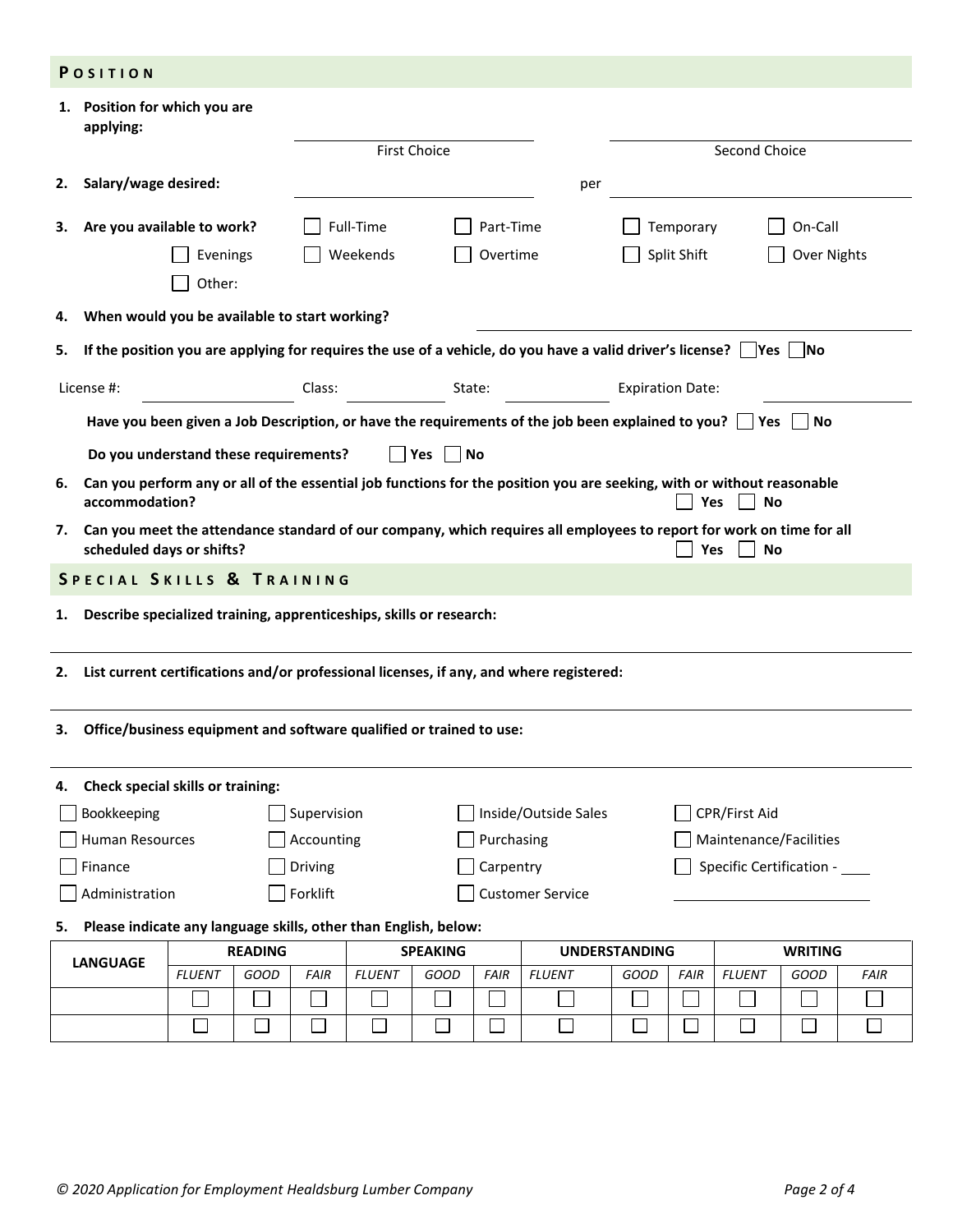### **E M P L O Y M E N T E X P E R I E N C E**

*Directions:* Begin with your present or last position. Account for all periods of time, including military experience, and periods of unemployment and the nature of your activities. Since we will make every effort to contact previous employers, correct telephone numbers are appreciated.

# **THE FOLLOWING MUST BE COMPLETED IN DETAIL–** *RESUMES ARE NOT ACCEPTED IN LIEU OF THIS INFORMATION***.**

| 1. | Employer         | <b>Dates Employed</b>                            |           | <b>Key Responsibilities</b> |  |
|----|------------------|--------------------------------------------------|-----------|-----------------------------|--|
|    |                  |                                                  | From      | To                          |  |
|    | Address          |                                                  |           |                             |  |
|    |                  |                                                  | Full-Time | Part-Time                   |  |
|    | Telephone Number | Supervisor's Name, Title and Telephone Number    |           |                             |  |
|    | Job Title        |                                                  |           |                             |  |
|    | Why?             | Reason for Leaving: Resigned Laid off Discharged |           |                             |  |

| 2. | Employer         |                                                    | <b>Dates Employed</b> | <b>Key Responsibilities</b> |  |
|----|------------------|----------------------------------------------------|-----------------------|-----------------------------|--|
|    |                  |                                                    | From                  | To                          |  |
|    | Address          |                                                    |                       |                             |  |
|    |                  |                                                    | Full-Time             | Part-Time                   |  |
|    | Telephone Number | Supervisor's Name, Title and Telephone Number      |                       |                             |  |
|    | Job Title        |                                                    |                       |                             |  |
|    | Why?             | Reason for Leaving: Resigned I Laid off Discharged |                       |                             |  |

| 3. | Employer         |                                                  | <b>Dates Employed</b> | <b>Key Responsibilities</b> |  |
|----|------------------|--------------------------------------------------|-----------------------|-----------------------------|--|
|    |                  |                                                  | From                  | To                          |  |
|    | Address          |                                                  |                       |                             |  |
|    |                  |                                                  | Full-Time             | Part-Time                   |  |
|    | Telephone Number | Supervisor's Name, Title and Telephone Number    |                       |                             |  |
|    | Job Title        |                                                  |                       |                             |  |
|    | Why?             | Reason for Leaving: Resigned Laid off Discharged |                       |                             |  |

*\*Please copy this page to document additional positions*